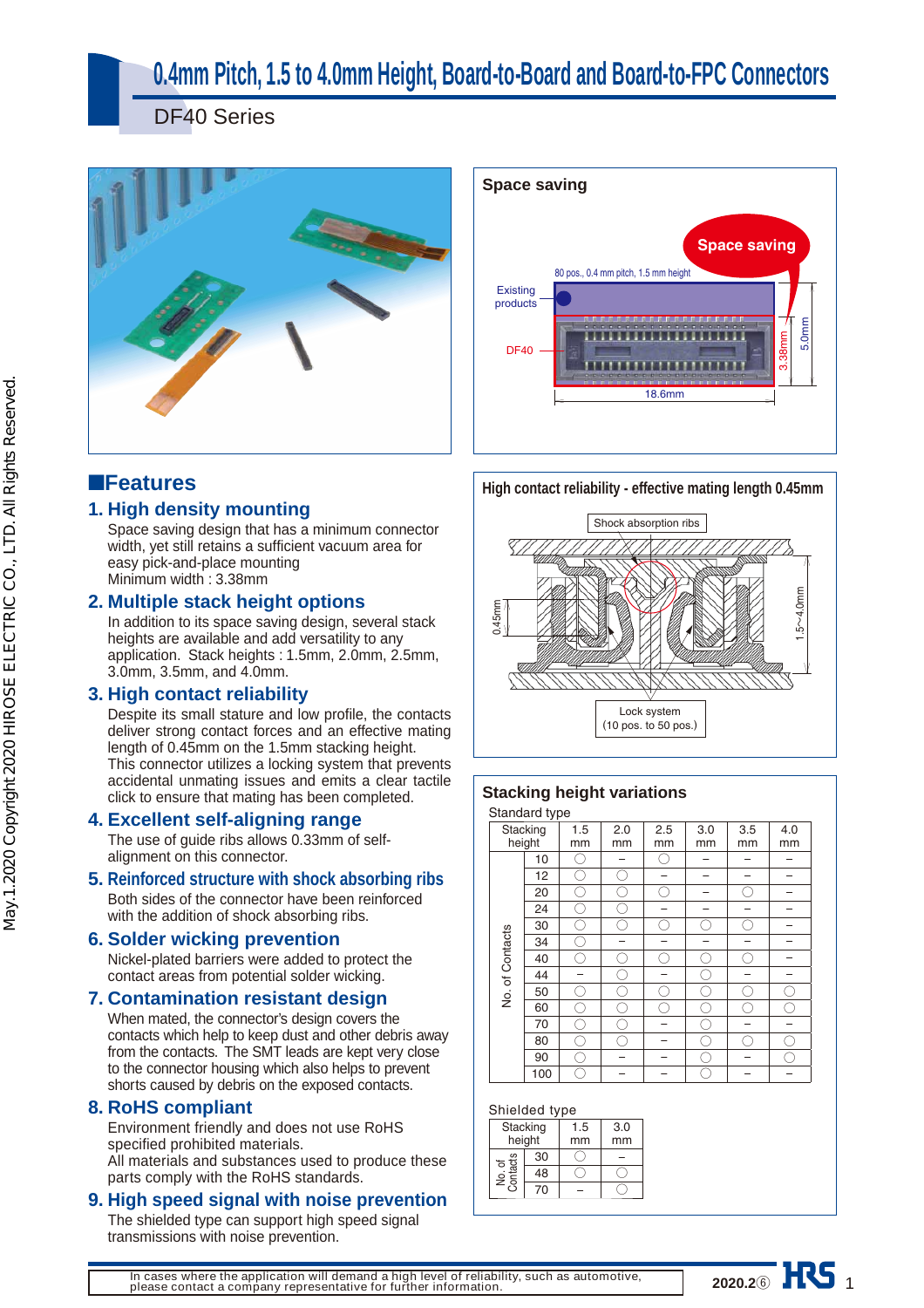## **EProduct Specifications**

| Ratings                                                      |                         | Rated Current 0.3A<br>Rated Voltage AC, DC 30V                                                 | <b>Operating Temperature Range</b><br>$-35$ to $+85^{\circ}$ C (Note 1)<br><b>Operating Humidity Range</b><br>20 to 80% |                            | Storage Temperature Range<br>$-10$ to $+60^{\circ}$ C (Note 2)<br><b>Storage Humidity Range</b><br>40 to 70% (Note 2)                                 |  |
|--------------------------------------------------------------|-------------------------|------------------------------------------------------------------------------------------------|-------------------------------------------------------------------------------------------------------------------------|----------------------------|-------------------------------------------------------------------------------------------------------------------------------------------------------|--|
| Items                                                        |                         | <b>Specifications</b>                                                                          |                                                                                                                         |                            | Conditions                                                                                                                                            |  |
| 1. Insulation Resistance                                     |                         | $50M\Omega$ min                                                                                |                                                                                                                         | Measured with DC 100V      |                                                                                                                                                       |  |
| 2. Withstanding Voltage                                      |                         | No flashover or breakdown                                                                      |                                                                                                                         | Apply AC 100V for 1 minute |                                                                                                                                                       |  |
| 3. Contact Resistance                                        |                         | $90 \text{m}\Omega$ max                                                                        |                                                                                                                         |                            | Measured with AC 20mV, 1 kHz and 1mA                                                                                                                  |  |
|                                                              | 4. Vibration Resistance |                                                                                                | No electrical discontinuity of $1\mu s$ or greater                                                                      |                            | Frequency 10-55 Hz, half amplitude 0.75mm,<br>3 directions for 2 hours                                                                                |  |
| 5. Humidity Resistance                                       |                         | Contact resistance: $90 \text{m}\Omega$ max<br>Insulation resistance : $25m\Omega$ min         |                                                                                                                         | 96 hours                   | Left at temperature $40 \pm 2^{\circ}$ C, humidity 90 to 95%,                                                                                         |  |
| 6. Temperature Cycles                                        |                         | Contact resistance: $90 \text{m}\Omega$ max<br>Insulation resistance : $50 \text{m}\Omega$ min |                                                                                                                         |                            | (-55°C : 30 minutes $\rightarrow$ 5~35°C : 10 minutes $\rightarrow$ 85°C : 30<br>minutes $\rightarrow$ 5 $\sim$ 35 $\degree$ C : 10 minutes) 5 cycles |  |
| Contact resistance: $90 \text{m}\Omega$ max<br>7. Durability |                         |                                                                                                | 30 mating cycles                                                                                                        |                            |                                                                                                                                                       |  |
| 8. Soldering Heat<br>Resistance                              |                         | Should be no melting of resin parts that affects<br>its performance                            |                                                                                                                         |                            | Reflow: according to the Recommended<br><b>Temperature Profile</b><br>Hand solder: Soldering iron temperature 350°C,<br>no more than 3 seconds.       |  |

Note 1 : Includes temperature rise caused by current flow.

Note 2 : The term "storage" here refers to products stored for a long period prior to board mounting and use. The operating temperature and humidity range covers the non-energized condition of connectors after board mounting and the temporary storage conditions during transportation, etc.

## ■**Materials (Standard, non shielded type) / Finish**

| Product    | Component | <b>Materials</b> | Finish       | UL Regulation |
|------------|-----------|------------------|--------------|---------------|
|            | Insulator | LCP              | <b>Black</b> | UL94V-0       |
| Receptacle | Contact   | Phosphor bronze  | Gold plating |               |
| Header     | Insulator | LCP              | <b>Black</b> | $UL94V-0$     |
|            | Contact   | Phosphor bronze  | Gold plating |               |

## ■**Materials (Shielded type) / Finish**

| Product    | Component                 | <b>Materials</b> | Finish       | <b>UL Regulation</b> |
|------------|---------------------------|------------------|--------------|----------------------|
|            | Insulator                 | LCP              | <b>Black</b> | UL94V-0              |
| Receptacle | Contact                   |                  |              |                      |
|            | Shield plate              | Phosphor bronze  | Gold plating |                      |
|            | Insulator                 | <b>LCP</b>       | <b>Black</b> | UL94V-0              |
| Header     | Contact                   |                  |              |                      |
|            | Reinforcing metal fitting | Phosphor bronze  | Gold plating |                      |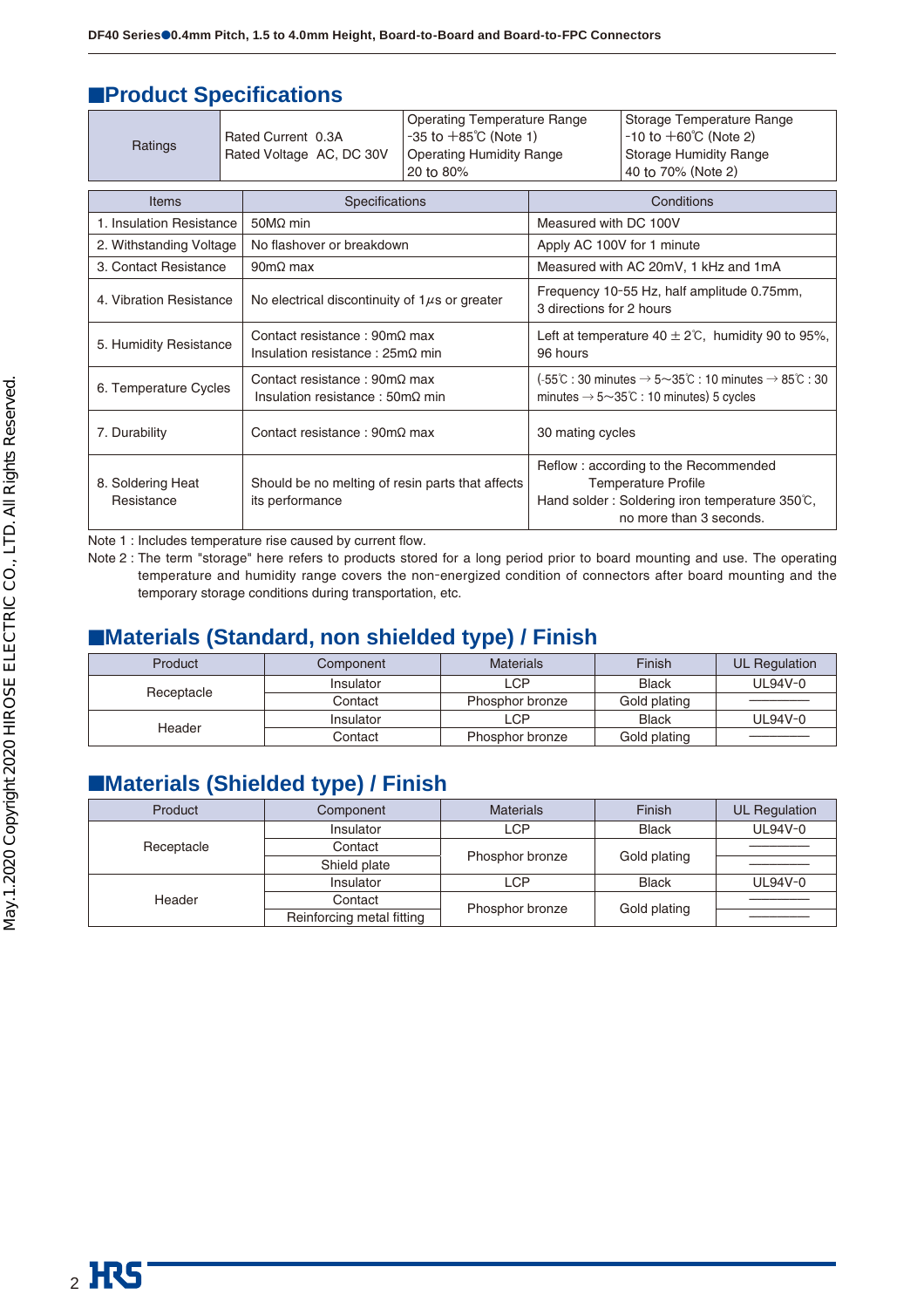## ■**Product Number Structure (Standard, non-shielded type)**

Refer to the chart below when determining the product specifications from the product number. Please select from the product numbers listed in this catalog when placing orders.



## ■**Shielded type**



| Series Name: DF40                                                     | <b>3</b> No. of Contacts   | <b>6</b> Contact Pitch: 0.4mm                           |
|-----------------------------------------------------------------------|----------------------------|---------------------------------------------------------|
| 2 Style                                                               | 4 Connector Type           | <b>6</b> Mating direction V: Vertical SMT               |
| GB: With reinforcing metal fitting<br>(For use with shielded product) | DP : Double row pin header | <b>2</b> Packaging Type<br>(51) Embossed tape packaging |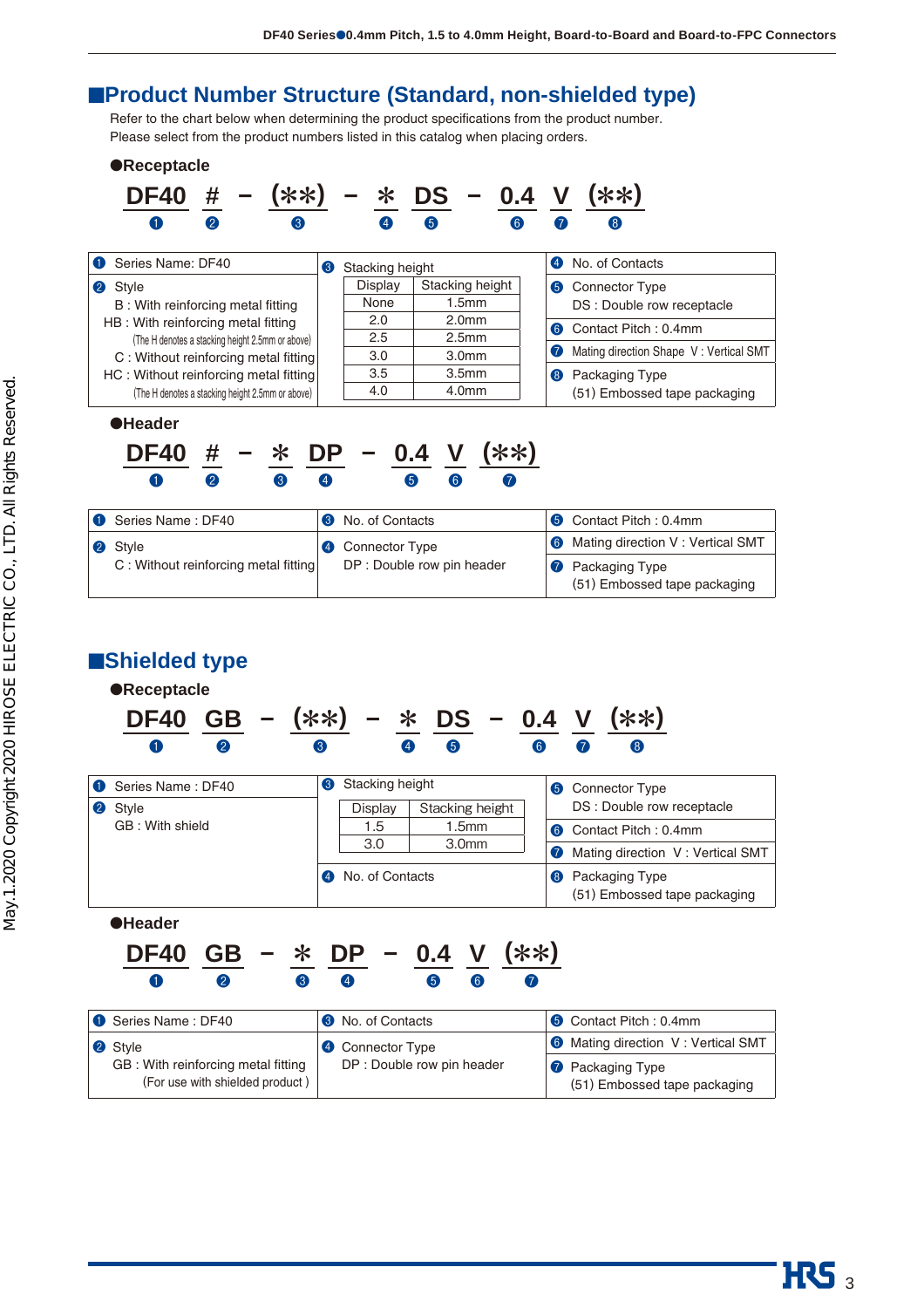## ■**Receptacle (Stacking height 1.5mm)**





# B**Recommended PCB layout**



DF40C(Without reinforcing metal fitting) DF40B(With reinforcing metal fitting)

## ■**Stacking height 1.5mm**

【Specification No.】 (51) : Embossed package 5,000 pcs/reel

|                      |               |                  |                |      |                  | Unit: $mm$ |
|----------------------|---------------|------------------|----------------|------|------------------|------------|
| Part No.             | HRS No.       | No. of Contacts  | $\overline{A}$ | B    | $\mathsf{C}$     | D          |
| DF40B-10DS-0.4V(51)  | 684-4038-8 51 | 10 <sup>10</sup> | 4.6            | 1.6  |                  |            |
| DF40B-12DS-0.4V(51)  | 684-4152-351  | 12 <sup>2</sup>  | 5.0            | 2.0  | 1.0              |            |
| DF40B-30DS-0.4V(51)  | 684-4090-8 51 | 30               | 8.6            | 5.6  | 1.5              |            |
| DF40B-50DS-0.4V(51)  | 684-4018-051  | 50               | 12.6           | 9.6  |                  |            |
| DF40B-60DS-0.4V(51)  | 684-4049-451  | 60               | 14.6           | 11.6 | 3.2              |            |
| DF40B-80DS-0.4V(51)  | 684-4052-9 51 | 80               | 18.6           | 15.6 |                  |            |
| DF40C-20DS-0.4V(51)  | 684-4005-9 51 | 20               | 6.6            | 3.6  | 1.0              |            |
| DF40C-24DS-0.4V(51)  | 684-4006-151  | 24               | 7.4            | 4.4  | 1.2 <sub>2</sub> |            |
| DF40C-30DS-0.4V(51)  | 684-4007-4 51 | 30               | 8.6            | 5.6  | 1.5              | 1.45       |
| DF40C-34DS-0.4V(51)  | 684-4023-0 51 | 34               | 9.4            | 6.4  | 2.3              |            |
| DF40C-40DS-0.4V(51)  | 684-4008-751  | 40               | 10.6           | 7.6  |                  |            |
| DF40C-50DS-0.4V(51)  | 684-4009-051  | 50               | 12.6           | 9.6  |                  |            |
| DF40C-60DS-0.4V(51)  | 684-4004-651  | 60               | 14.6           | 11.6 |                  |            |
| DF40C-70DS-0.4V(51)  | 684-4016-551  | 70               | 16.6           | 13.6 | 3.2              |            |
| DF40C-80DS-0.4V(51)  | 684-4002-051  | 80               | 18.6           | 15.6 |                  |            |
| DF40C-90DS-0.4V(51)  | 684-4124-851  | 90               | 20.6           | 17.6 |                  |            |
| DF40C-100DS-0.4V(51) | 684-4033-4 51 | 100              | 22.6           | 19.6 |                  |            |

Note 1 : Please place orders by full reel.

Note 2 : The surface of the 60 to 100 pos. parts have a small, concave section that will not affect the vacuum pick up operation. Note 3 : 888 Resist coating area.

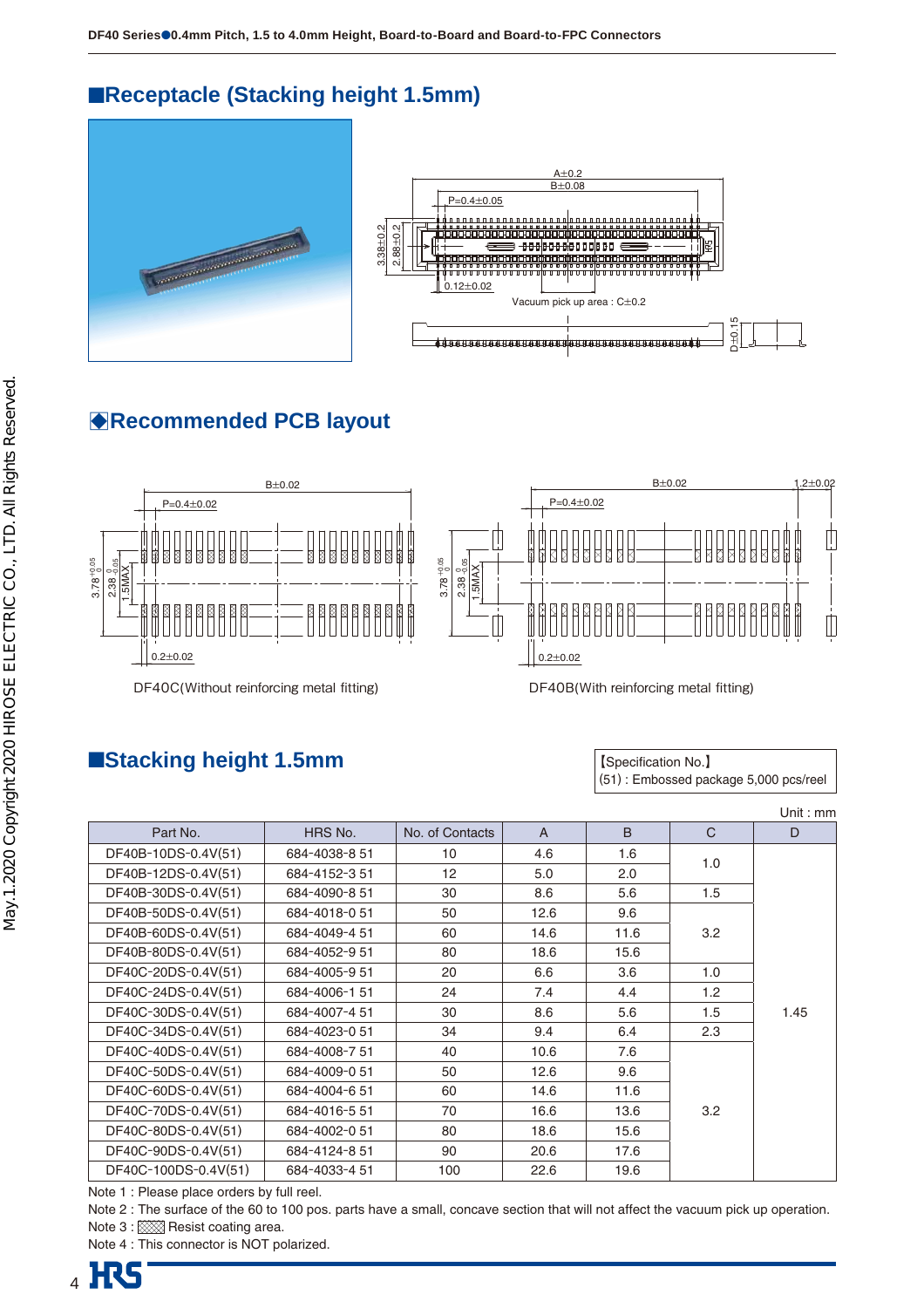## ■**Receptacle (Stacking height 2.0mm)**





# B**Recommended PCB layout**



DF40C(Without reinforcing metal fitting) DF40B(With reinforcing metal fitting)

## ■**Stacking height 2.0mm stacking is a stacking height 2.0mm**

(51) : Embossed package 4,000 pcs/reel

|                                           |               |                 |                |      |     | Unit : $mm$ |
|-------------------------------------------|---------------|-----------------|----------------|------|-----|-------------|
| Part No.                                  | HRS No.       | No. of Contacts | $\overline{A}$ | B    | C   | D           |
| DF40B(2.0)-12DS-0.4V(51)                  | 684-4150-8 51 | 12              | 5.0            | 2.0  | 1.0 |             |
| DF40B(2.0)-80DS-0.4V(51)                  | 684-4128-951  | 80              | 18.6           | 15.6 | 3.2 |             |
| DF40C(2.0)-20DS-0.4V(51)                  | 684-4040-051  | 20              | 6.6            | 3.6  | 1.0 |             |
| DF40C(2.0)-24DS-0.4V(51)                  | 684-4021-251  | 24              | 7.4            | 4.4  | 1.2 |             |
| DF40C(2.0)-30DS-0.4V(51)                  | 684-4058-5 51 | 30              | 8.6            | 5.6  | 1.5 |             |
| DF40C(2.0)-40DS-0.4V(51)                  | 684-4042-5 51 | 40              | 10.6           | 7.6  |     | 1.95        |
| DF40C(2.0)-50DS-0.4V(51)                  | 684-4091-051  | 50              | 12.6           | 9.6  |     |             |
| DF40C(2.0)-60DS-0.4V(51)                  | 684-4034-751  | 60              | 14.6           | 11.6 | 3.2 |             |
| DF40C(2.0)-70DS-0.4V(51)                  | 684-4147-351  | 70              | 16.6           | 13.6 |     |             |
| DF40C(2.0)-80DS-0.4V(51)                  | 684-4132-651  | 80              | 18.6           | 15.6 |     |             |
| Note 1: Please place orders by full reel. |               |                 |                |      |     |             |

Note 2 : The surface of the 60 to 100 pos. parts have a small, concave section that will not affect the vacuum pick up operation.

Note 3 : XXXX Resist coating area.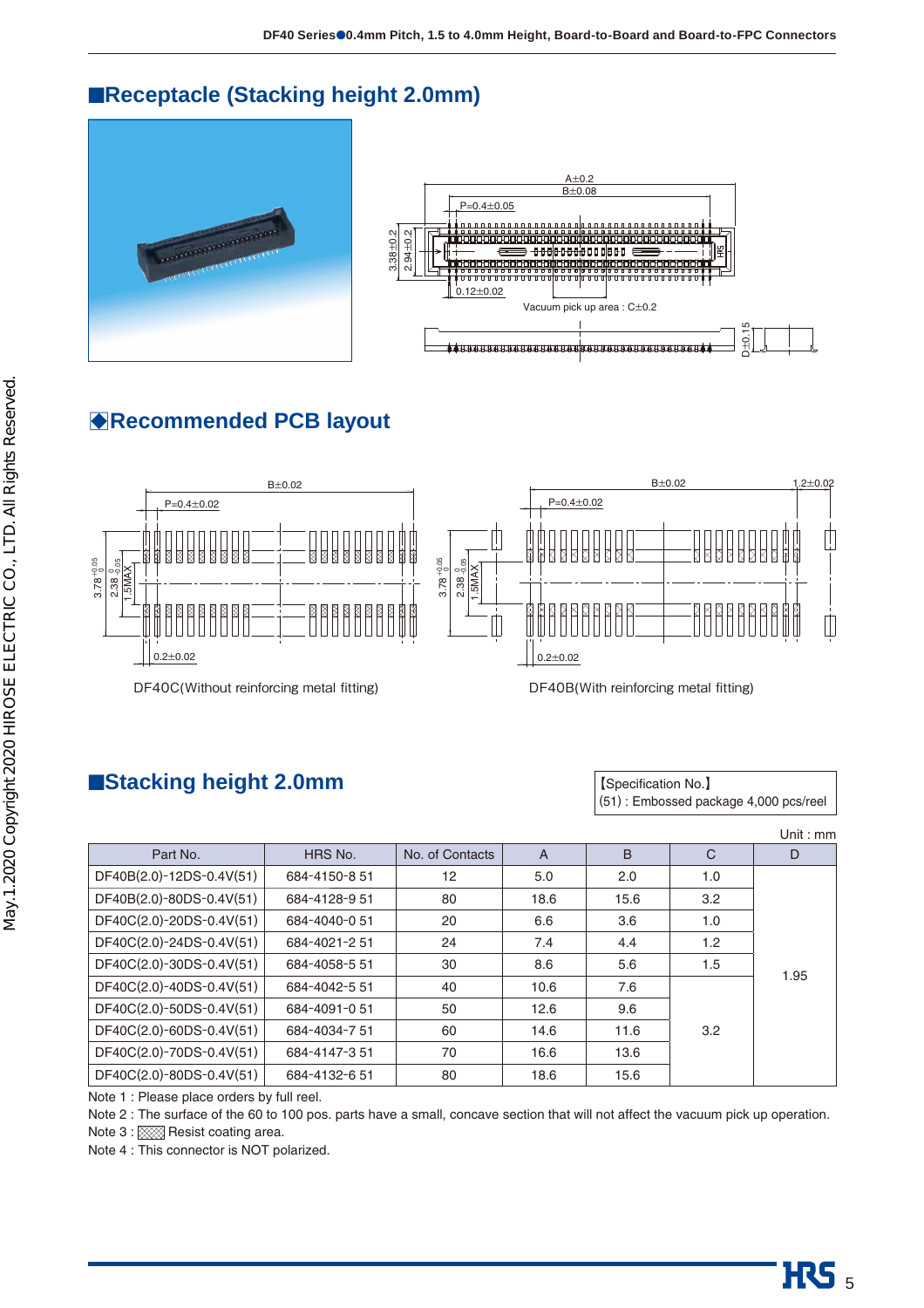# ■**Receptacle (Stacking height 2.5mm to 4.0mm)**





# B**Recommended PCB layout**



## ■**Stacking height 2.5mm stacking is a stacking height 2.5mm**

(51) : Embossed package 3,000 pcs/reel

|                           |               |                 |      |      |     | Unit : $mm$ |
|---------------------------|---------------|-----------------|------|------|-----|-------------|
| Part No.                  | HRS No.       | No. of Contacts | A    | В    | C   |             |
| DF40HB(2.5)-10DS-0.4V(51) | 684-4189-351  | 10              | 4.6  | 1.6  | 1.0 |             |
| DF40HC(2.5)-20DS-0.4V(51) | 684-4126-351  | 20              | 6.6  | 3.6  |     |             |
| DF40HC(2.5)-40DS-0.4V(51) | 684-4112-9 51 | 40              | 10.6 | 7.6  |     | 2.4         |
| DF40HC(2.5)-50DS-0.4V(51) | 684-4101-2 51 | 50              | 12.6 | 9.6  | 3.2 |             |
| DF40HC(2.5)-60DS-0.4V(51) | 684-4085-851  | 60              | 14.6 | 11.6 |     |             |

## ■**Stacking height 3.0mm b stacking height 3.0mm a a stacking is a stacking height 3.0mm**

(51) : Embossed package 3,000 pcs/reel

|                            |               |                 |      |      |     | Unit : $mm$ |
|----------------------------|---------------|-----------------|------|------|-----|-------------|
| Part No.                   | HRS No.       | No. of Contacts | A    | B    | C   | D           |
| DF40HC(3.0)-30DS-0.4V(51)  | 684-4098-0 51 | 30              | 8.6  | 5.6  | 1.5 |             |
| DF40HC(3.0)-40DS-0.4V(51)  | 684-4169-651  | 40              | 10.6 | 7.6  |     |             |
| DF40HC(3.0)-44DS-0.4V(51)  | 684-4076-7 51 | 44              | 11.4 | 8.4  |     |             |
| DF40HC(3.0)-50DS-0.4V(51)  | 684-4099-251  | 50              | 12.6 | 9.6  |     |             |
| DF40HC(3.0)-60DS-0.4V(51)  | 684-4100-051  | 60              | 14.6 | 11.6 | 3.2 | 2.9         |
| DF40HC(3.0)-70DS-0.4V(51)  | 684-4138-2 51 | 70              | 16.6 | 13.6 |     |             |
| DF40HC(3.0)-80DS-0.4V(51)  | 684-4180-9 51 | 80              | 18.6 | 15.6 |     |             |
| DF40HC(3.0)-90DS-0.4V(51)  | 684-4161-451  | 90              | 20.6 | 17.6 |     |             |
| DF40HC(3.0)-100DS-0.4V(51) | 684-4151-051  | 100             | 22.6 | 19.6 |     |             |

Note 1 : Please place orders by full reel.

Note 2 : The surface of the 60 to 100 pos. parts have a small, concave section that will not affect the vacuum pick up operation. Note 3 : XXXXI Resist coating area.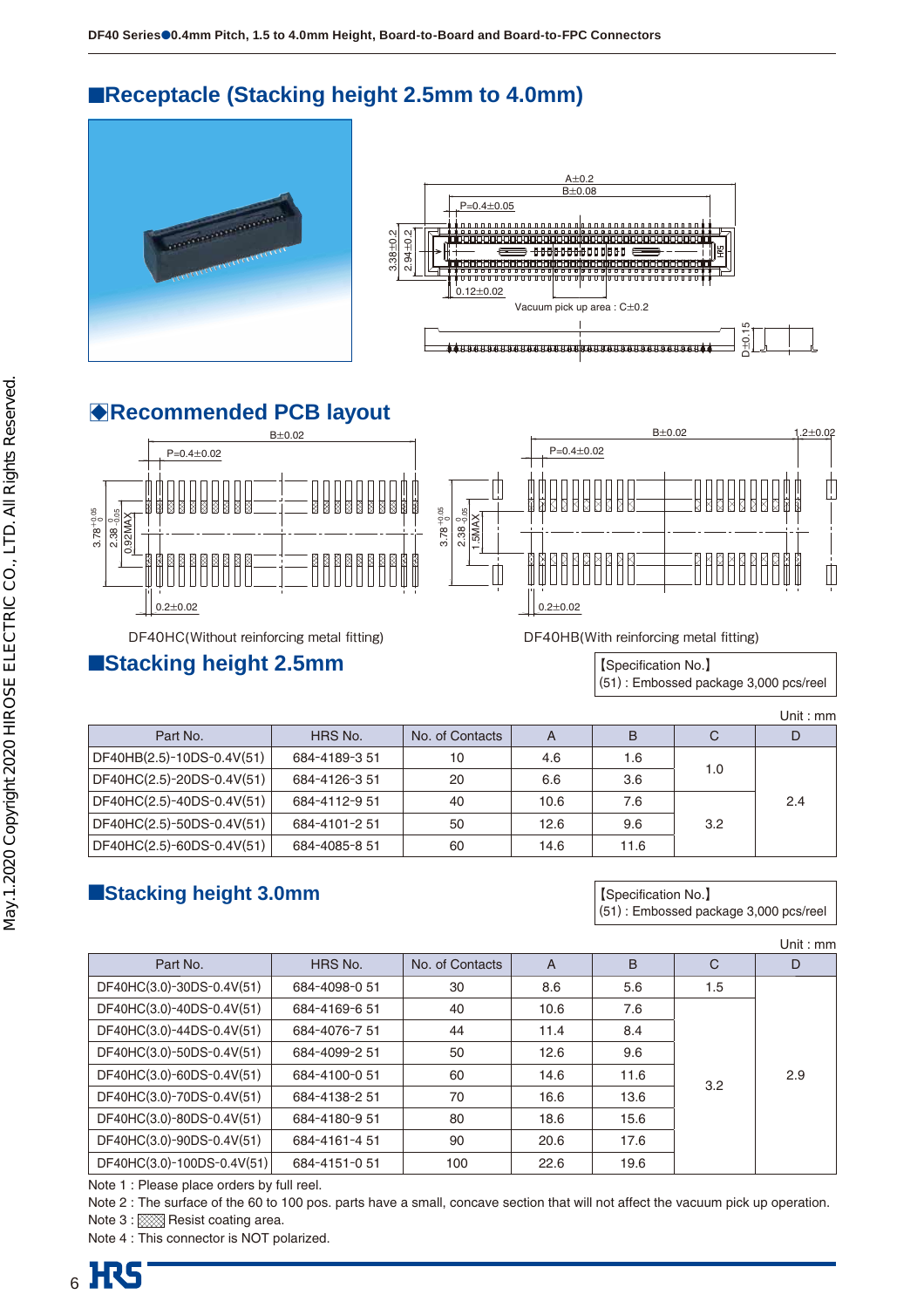## ■**Stacking height 3.5mm biggers and Stacking height 3.5mm**

(51) : Embossed package 2,000 pcs/reel

|  | Unit : $mm$ |  |
|--|-------------|--|
|  |             |  |
|  |             |  |

 $\overline{\text{HS}}$  <sub>7</sub>

| Part No.                  | HRS No.       | No. of Contacts | А    | B    | C          | D   |
|---------------------------|---------------|-----------------|------|------|------------|-----|
| DF40HC(3.5)-20DS-0.4V(51) | 684-4188-0 51 | 20              | 6.6  | 3.6  | 1.0<br>1.5 | 3.4 |
| DF40HC(3.5)-30DS-0.4V(51) | 684-4136-751  | 30              | 8.6  | 5.6  |            |     |
| DF40HC(3.5)-40DS-0.4V(51) | 684-4209-9 51 | 40              | 10.6 | 7.6  |            |     |
| DF40HC(3.5)-50DS-0.4V(51) | 684-4109-4 51 | 50              | 12.6 | 9.6  |            |     |
| DF40HC(3.5)-60DS-0.4V(51) | 684-4102-5 51 | 60              | 14.6 | 11.6 | 3.2        |     |
| DF40HC(3.5)-80DS-0.4V(51) | 684-4162-751  | 80              | 18.6 | 15.6 |            |     |

## ■**Stacking height 4.0mm Stacking height 5.0mm Stacking height 4.0mm**

(51) : Embossed package 2,000 pcs/reel

|                           |               |                 |      |      |     | Unit : mm |
|---------------------------|---------------|-----------------|------|------|-----|-----------|
| Part No.                  | HRS No.       | No. of Contacts | A    | в    | C   |           |
| DF40HB(4.0)-50DS-0.4V(51) | 684-4104-051  | 50              | 12.6 |      |     |           |
| DF40HC(4.0)-50DS-0.4V(51) | 684-4215-1 51 | 50              | 12.6 | 9.6  |     |           |
| DF40HC(4.0)-60DS-0.4V(51) | 684-4133-9 51 | 60              | 14.6 | 11.6 | 3.2 | 3.9       |
| DF40HC(4.0)-80DS-0.4V(51) | 684-4140-4 51 | 80              | 18.6 | 15.6 |     |           |
| DF40HC(4.0)-90DS-0.4V(51) | 684-4165-551  | 90              | 20.6 | 17.6 |     |           |

Note 1 : Please place orders by full reel.

Note 2 : The surface of the 60 to 100 pos. parts have a small, concave section that will not affect the vacuum pick up operation.

Note 3 : 888 Resist coating area.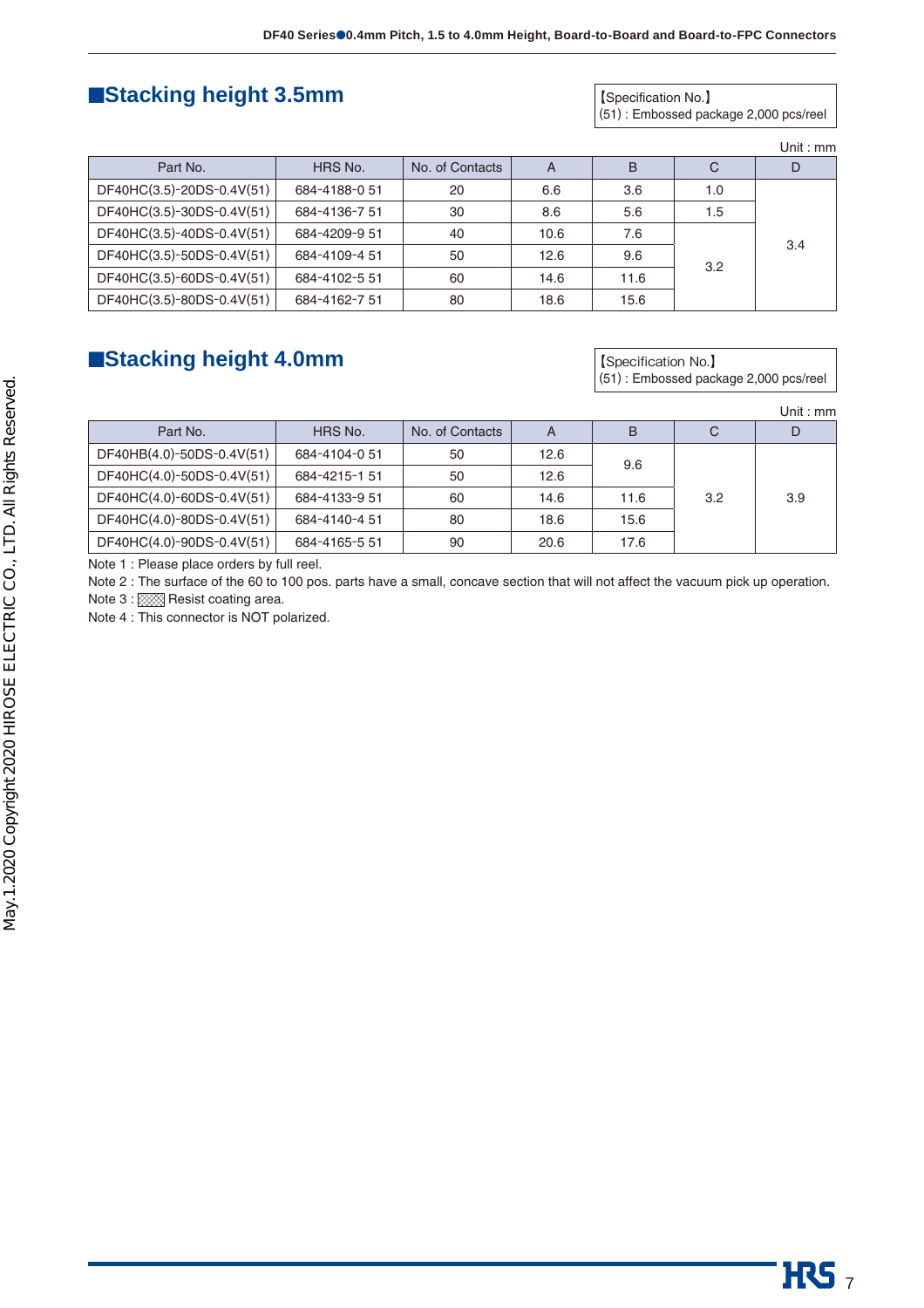# ■**Receptacle (Stacking height 1.5mm, with shield)**

**< 30 contact >**

**< 48 contact >**









1.45





# B**Recommended PCB layout**



### 10.08±0.02 9.2±0.02  $0.01$ P=0.4±0.02  $0.6 + 0.02$ bodindagaadi Titor tt n n  $3.78_{0.05}^{+0.05}$ - ဗျီဗ<br>၁၃ခု  $4.08_{0.05}^{+0.05}$  $2.38 - 0.05$ <br>1.5MAX  $2.64 4.08^{+0}$  $0.6 \pm 0.02$   $\sqrt{0.28 \pm 0.02}$  $0.2 \pm 0.02$

## ■**Stacking height 1.5mm stacking is a stacking height 1.5mm**

(51) : Embossed package 5,000 pcs/reel

|                           |               |                 |                | Unit : mm      |
|---------------------------|---------------|-----------------|----------------|----------------|
| Part No.                  | HRS No.       | No. of Contacts | Signal contact | Ground contact |
| DF40GB(1.5)-30DS-0.4V(51) | 684-4198-4 51 | 30              | 30             |                |
| DF40GB(1.5)-48DS-0.4V(51) | 684-4194-3.51 | 48              | 40             | 12             |

Note 1 : Please place orders by full reel.

Note 2 : XXX Resist coating area.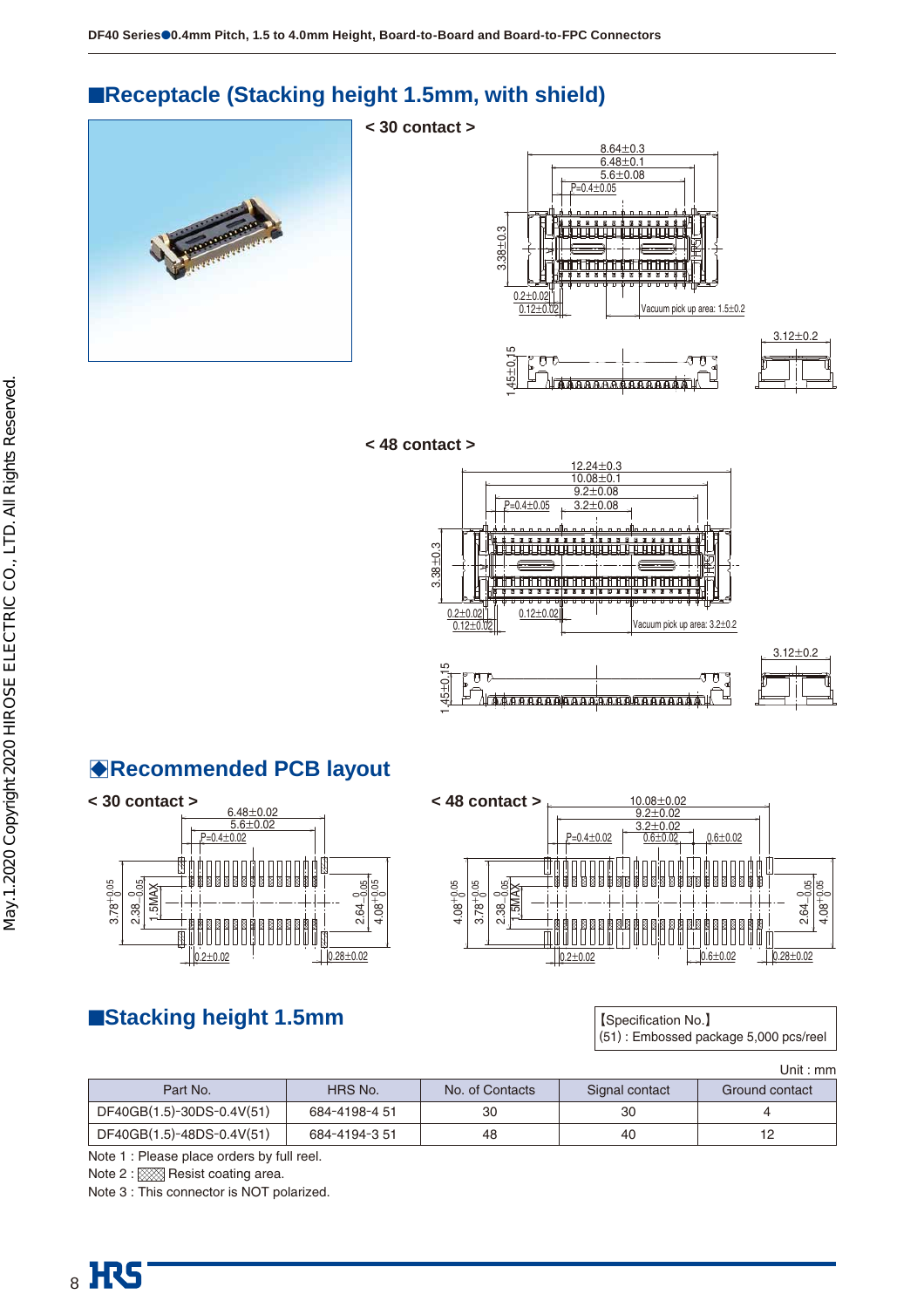

റു<br>വ  $\pm0.15$ 

 $0.2 + 0.02$ 0.12±0.02

ਸਾ

## ■**Receptacle (Stacking height 3.0mm, with shield)**



acuum pick up area: 3.2±0.2

ीना



 $0.12 + 0.02$ 

**< 70 contact >**

റു<br>വ

# **BRecommended PCB layout**



# ■**Stacking height 3.0mm stacking is a stacking height 3.0mm and [Specification No.**】

(51) : Embossed package 3,000 pcs/reel

|                           |               |                 |                | Unit : mm      |
|---------------------------|---------------|-----------------|----------------|----------------|
| Part No.                  | HRS No.       | No. of Contacts | Signal contact | Ground contact |
| DF40GB(3.0)-48DS-0.4V(51) | 684-4197-151  | 48              | 40             | 12             |
| DF40GB(3.0)-70DS-0.4V(51) | 684-4196-9 51 | 70              | 54             | 20             |

Note 1 : Please place orders by full reel.

Note 2 : The surface of the 70 pos. part have a small, concave section that will not affect the vacuum pick up operation.

Note 3 : XXX Resist coating area.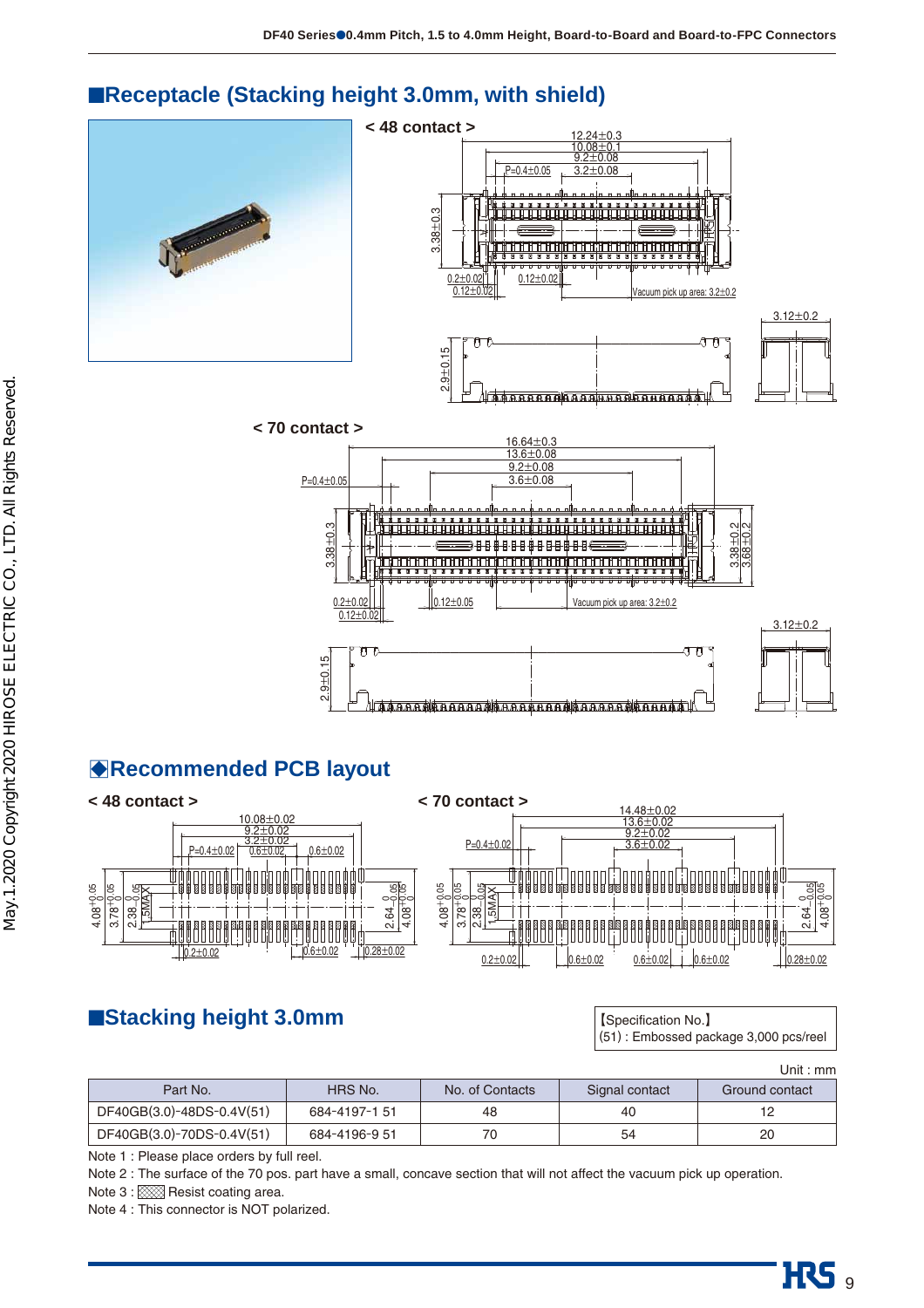## ■**Header**





Unit : mm

## B**Recommended PCB layout**



Part No. Solution A B C Contacts A B C DF40C-10DP-0.4V(51) 684-4035-0 51 10 3.52 1.6 DF40C-12DP-0.4V(51) 684-4149-9 51 12 3.92 2.0 1.0 DF40C-20DP-0.4V(51) 684-4010-9 51 20 5.52 3.6 DF40C-24DP-0.4V(51) 684-4011-1 51 24 6.32 4.4 1.2 DF40C-30DP-0.4V(51) 684-4012-4 51 30 7.52 5.6 1.5  $DE40C-34DP-0.4V(51)$  684-4024-3 51 34 8.32 6.4 2.3 DF40C-40DP-0.4V(51) 684-4013-7 51 40 9.52 7.6 3.2 DF40C-44DP-0.4V(51) 684-4077-0 51 44 10.32 8.4 DF40C-50DP-0.4V(51) 684-4014-0 51 50 11.52 9.6 DF40C-60DP-0.4V(51) 684-4003-3 51 60 13.52 11.6 DF40C-70DP-0.4V(51) 684-4015-2 51 70 15.52 13.6 DF40C-80DP-0.4V(51) 684-4001-8 51 80 17.52 15.6 DF40C-90DP-0.4V(51) 684-4125-0 51 90 19.52 17.6 DF40C-100DP-0.4V(51) 684-4032-1 51 100 21.52 19.6

Note 1 : Please place orders by full reel.

Note 2 : There are no concave parts on the header side contact part to increase the mating strength for 60 pos. or above.

Note 3 : Use the contacts at the four corners as metal fittings. Do not use them as signal or power contacts.

Note 4 : The surface of the 90 pos and higher parts have a small, concave section that will not affect the vacuum pick up operation.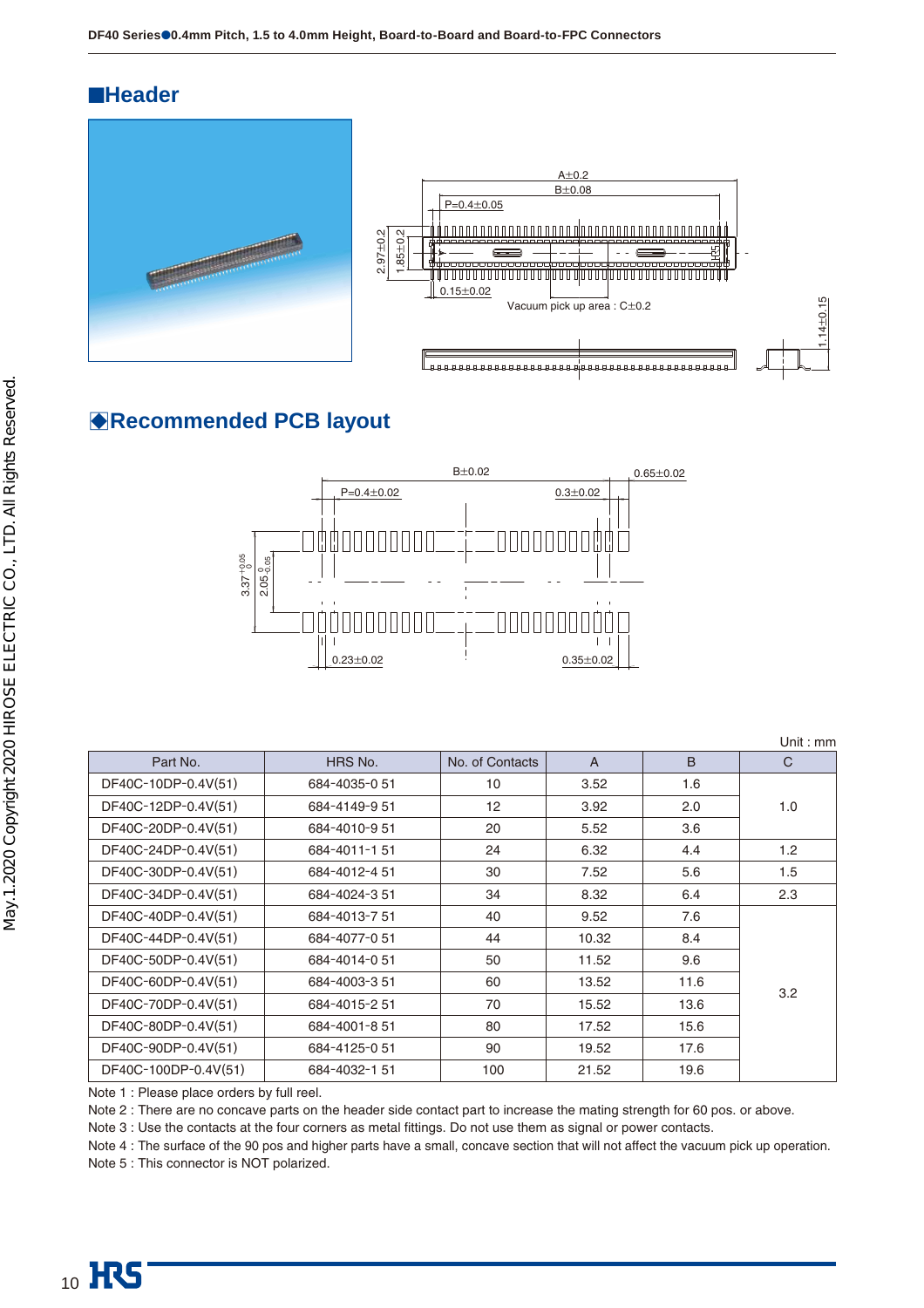# ■**Header (For use with shielded product)**





# B**Recommended PCB layout**



|                      |               |                        |       |       |      |       |       |       | Unit : mm |
|----------------------|---------------|------------------------|-------|-------|------|-------|-------|-------|-----------|
| Part No.             | HRS No.       | <b>No. of Contacts</b> | A     | B     | C    |       | E     |       | G         |
| DF40GB-30DP-0.4V(51) | 684-4200-4 51 | 30                     | 7.16  | 6.67  | 5.6  | 8.74  | 7.32  | 6.12  | 1.5       |
| DF40GB-48DP-0.4V(51) | 684-4195-6 51 | 48                     | 10.76 | 10.27 | 9.2  | 12.34 | 10.92 | 9.72  | 3.2       |
| DF40GB-70DP-0.4V(51) | 684-4199-7 51 | 70                     | 15.16 | 14.67 | 13.6 | 16.74 | 15.32 | 14.12 | 3.2       |

Note 1 : Please place orders by full reel.

Note 2 : There are no concave parts of header side contact part to increase the mating strength for 60 pos. or above.

Note 3 : XXXXI Resist coating area.

Note 4 : This connector is NOT polarized.

 $.14 \pm 0.15$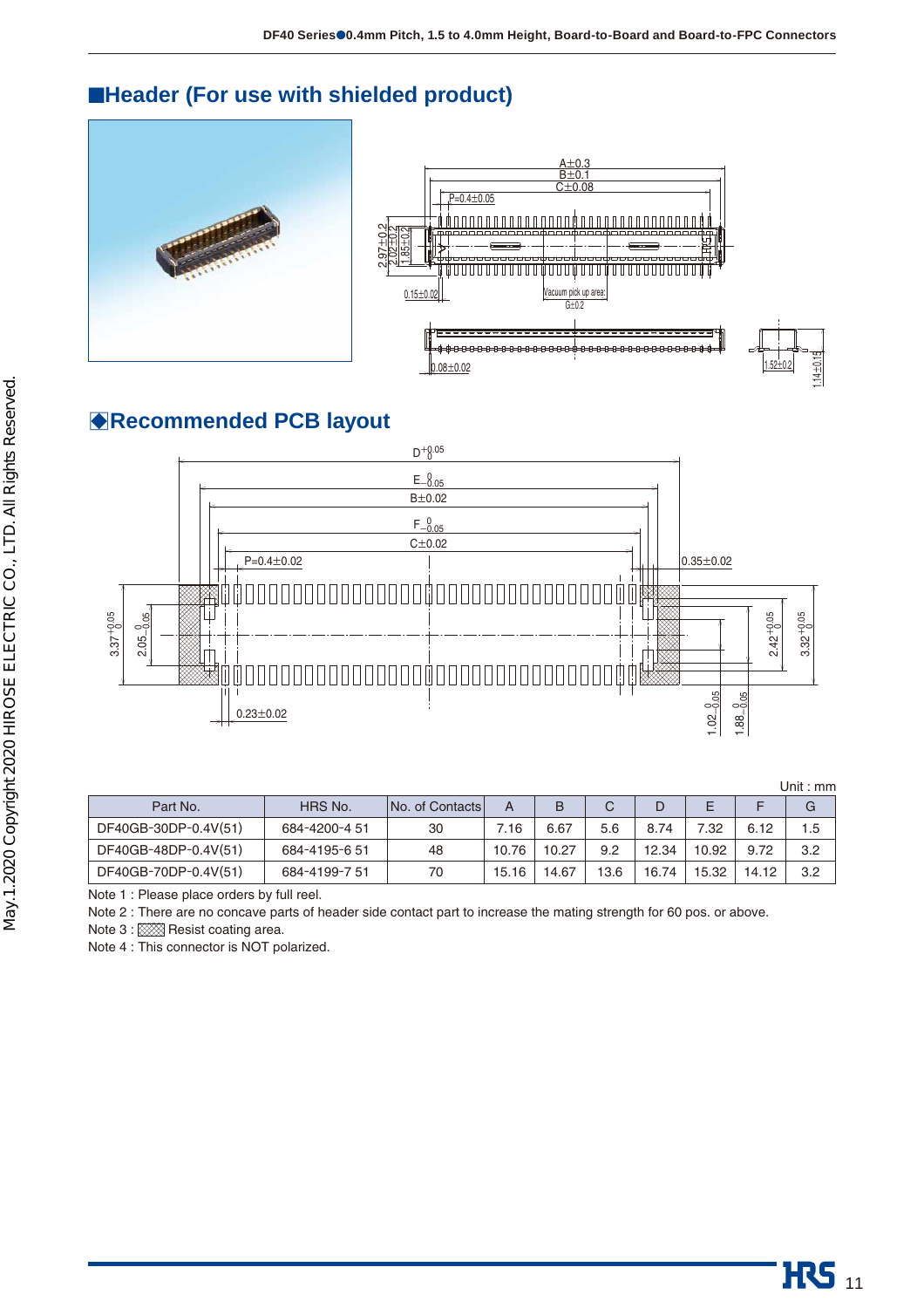# **BEmbossed Carrier Tape Dimensions (JIS C 0806 compliant)**

●**Receptacle (Stacking height 1.5mm)** ●**Reel Condition Dimensions**





## ■**Stacking height 1.5mm**

| $\blacksquare$            |                |      |              |      | Unit: $mm$ |
|---------------------------|----------------|------|--------------|------|------------|
| Part No.                  | $\overline{A}$ | B    | $\mathsf{C}$ | D    | E.         |
| DF40#-10DS-0.4V(51)       |                |      |              |      |            |
| DF40#-12DS-0.4V(51)       | 16             |      | 7.5          | 21.5 | 17.5       |
| DF40#-20DS-0.4V(51)       |                |      |              |      |            |
| DF40#-24DS-0.4V(51)       |                |      |              |      |            |
| DF40#-30DS-0.4V(51)       |                |      |              |      |            |
| DF40#-34DS-0.4V(51)       |                |      | 11.5         | 29.5 |            |
| DF40#-40DS-0.4V(51)       | 24             |      |              |      | 25.5       |
| DF40#-50DS-0.4V(51)       |                |      |              |      |            |
| DF40#-60DS-0.4V(51)       |                |      |              |      |            |
| DF40#-70DS-0.4V(51)       | 32             |      |              | 37.5 |            |
| DF40#-80DS-0.4V(51)       |                | 28.4 | 14.2         |      | 33.5       |
| DF40#-90DS-0.4V(51)       | 44             |      |              | 49.5 |            |
| DF40#-100DS-0.4V(51)      |                | 40.4 | 20.2         |      | 45.5       |
| DF40GB(1.5)-30DS-0.4V(51) |                |      |              |      |            |
| DF40GB(1.5)-48DS-0.4V(51) | 24             |      | 11.5         | 29.5 | 25.5       |

Note 1 : For 10 to 60 contact position parts, the carrier tape only has one row of holes. The carrier for parts with 70 contacts and above has two rows of holes.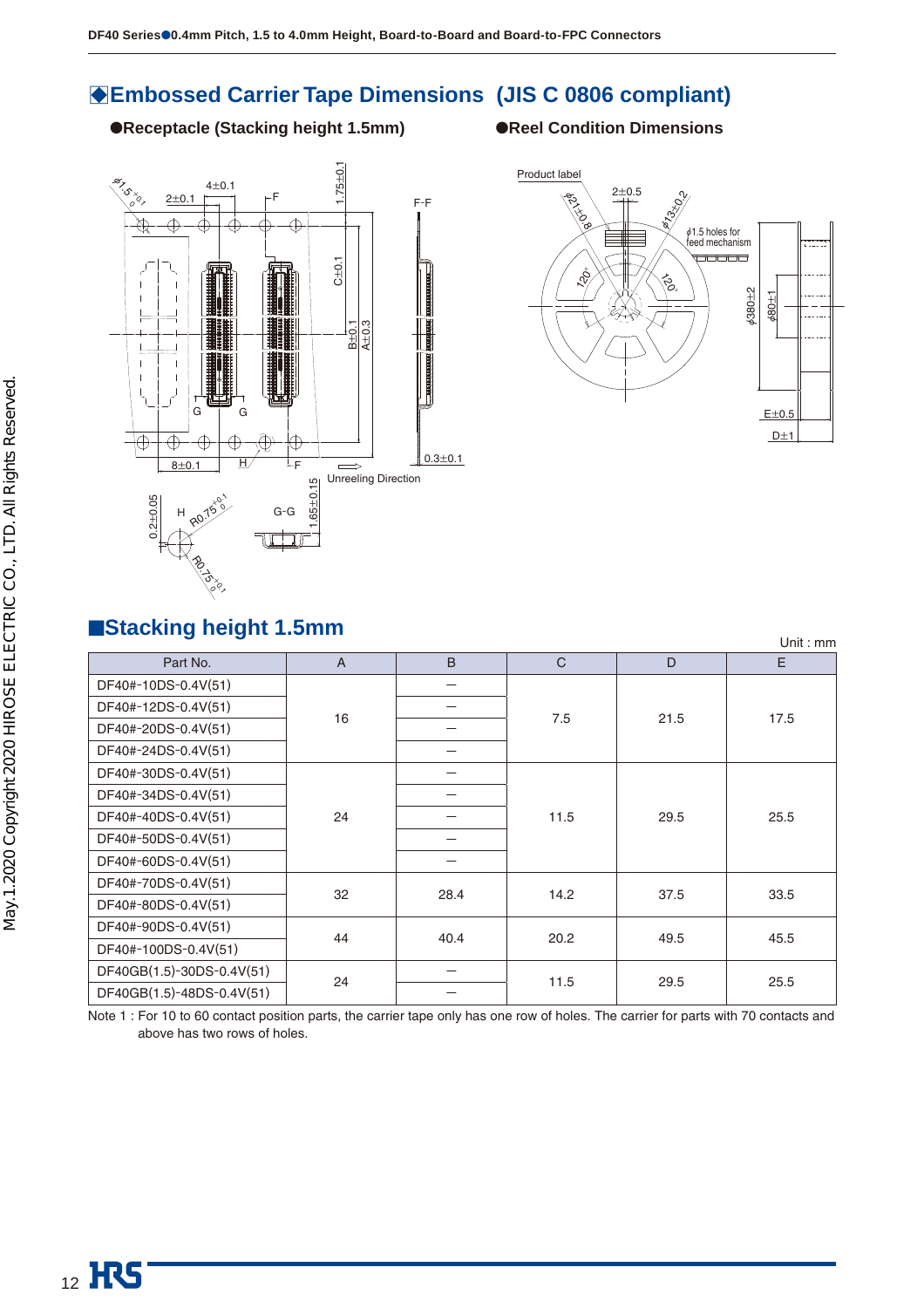# **BEmbossed Carrier Tape Dimensions (JIS C 0806 compliant)**

●**Receptacle (Stacking height 2.0mm to 2.5mm)** ●**Reel Dimensions**







## ■**Stacking height 2.0mm**

| ■Stacking height 2.0mm   |    |      |      |      |      | Unit: $mm$ |
|--------------------------|----|------|------|------|------|------------|
| Part No.                 | A  | B    | C    | D    | E    |            |
| DF40#(2.0)-12DS-0.4V(51) |    |      |      |      |      |            |
| DF40#(2.0)-20DS-0.4V(51) | 16 |      | 7.5  | 21.5 | 17.5 |            |
| DF40#(2.0)-24DS-0.4V(51) |    |      |      |      |      |            |
| DF40#(2.0)-30DS-0.4V(51) |    |      |      |      |      |            |
| DF40#(2.0)-40DS-0.4V(51) | 24 |      | 11.5 | 29.5 | 25.5 | 2.2        |
| DF40#(2.0)-50DS-0.4V(51) |    |      |      |      |      |            |
| DF40#(2.0)-60DS-0.4V(51) |    |      |      |      |      |            |
| DF40#(2.0)-70DS-0.4V(51) | 32 | 28.4 | 14.2 | 37.5 | 33.5 |            |
| DF40#(2.0)-80DS-0.4V(51) |    |      |      |      |      |            |

# ■Stacking height 2.5mm

| Part No.                  |    | в                        |      |      |      |      |
|---------------------------|----|--------------------------|------|------|------|------|
| DF40H#(2.5)-10DS-0.4V(51) | 16 | $\overline{\phantom{0}}$ |      | 21.5 |      |      |
| DF40H#(2.5)-20DS-0.4V(51) |    | -                        | 7.5  |      | 17.5 |      |
| DF40H#(2.5)-40DS-0.4V(51) |    | $\overline{\phantom{0}}$ |      |      |      | 2.72 |
| DF40H#(2.5)-50DS-0.4V(51) | 24 |                          | 11.5 | 29.5 | 25.5 |      |
| DF40H#(2.5)-60DS-0.4V(51) |    |                          |      |      |      |      |

Note 1 : For 10 to 60 contact position parts, the carrier tape only has one row of holes. The carrier for parts with 70 contacts and above has two rows of holes.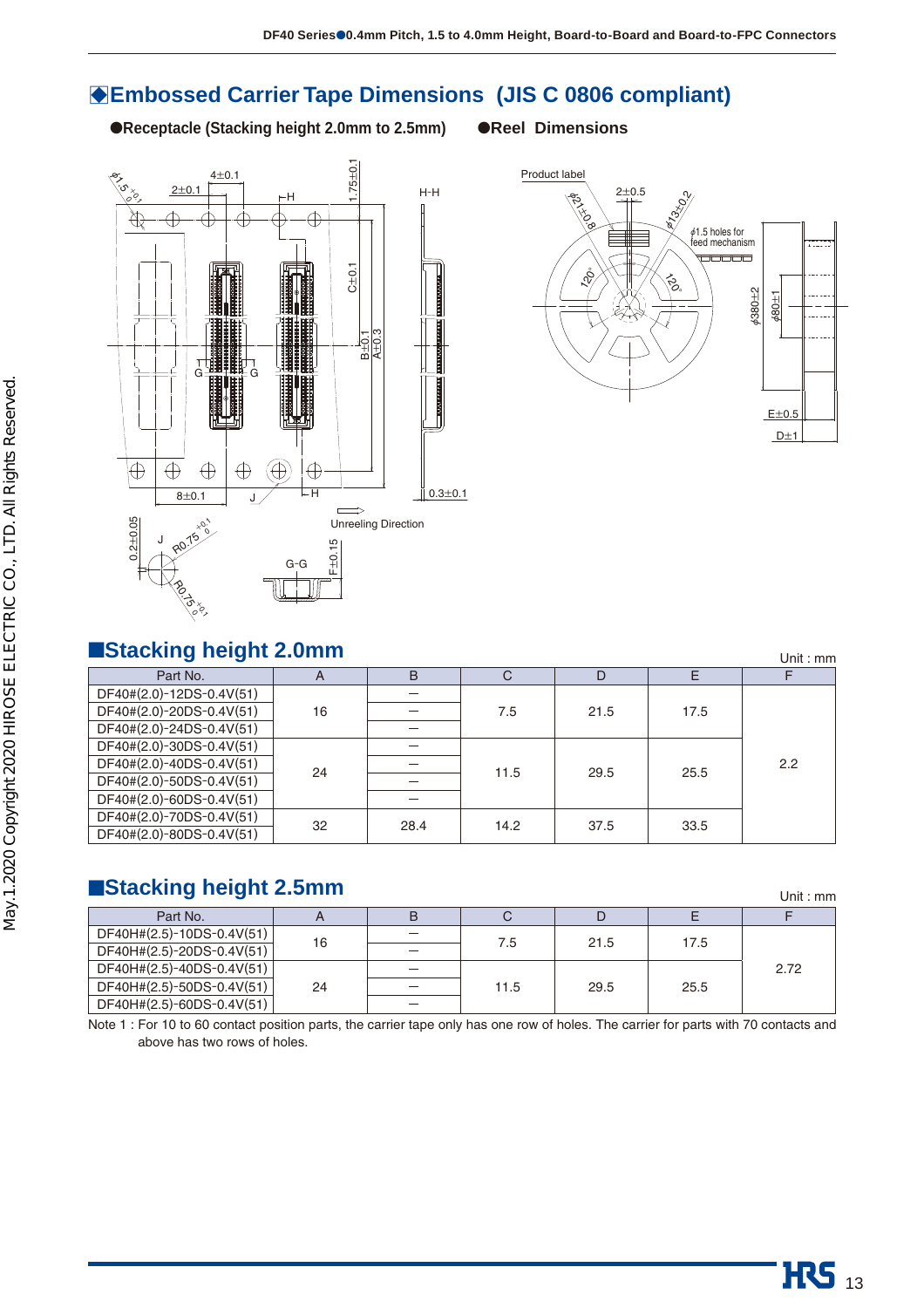# $\bullet$  **Embossed Carrier Tape Dimensions (JIS C 0806 compliant)**

●**Receptacle (Stacking height 3.0mm to 4.0mm)** ●**Reel Condition Dimensions**





■Stacking height 3.0mm Part No. A B CD E F DF40H#(3.0)-30DS-0.4V(51) 24 - 11.5 29.5 25.5 3.15 DF40H#(3.0)-40DS-0.4V(51) DF40H#(3.0)-44DS-0.4V(51) DF40H#(3.0)-50DS-0.4V(51) DF40H#(3.0)-60DS-0.4V(51)  $\begin{array}{|c|c|c|c|c|c|c|c|}\n\hline\nDE40H\#(3.0)-70DS-0.4V(51) & 32 & 28.4 & 14.2 & 37.5 & 33.5\n\hline\nDE40H\#(3.0)-80DS-0.4V(51) & 32 & 28.4 & 14.2 & 37.5 & 33.5\n\hline\n\end{array}$  $\begin{array}{|c|c|c|c|c|c|c|c|}\n\hline\nDE40H\#(3.0)-90DS-0.4V(51) & & & 44 & 40.4 & 20.2 & 49.5 & 45.5\n\hline\nDE40H\#(3.0)-100DS-0.4V(51) & & & 44 & 20.4 & 20.2 & 49.5 & 45.5\n\hline\n\end{array}$  $DF40GB(3.0)-48DS-0.4V(51)$  24 - 11.5 29.5 25.5 DF40GB(3.0)-70DS-0.4V(51) 32 28.4 14.2 37.5 33.5

# ■**Stacking height 3.5mm**

|                           |    |      |      |      | Unit: $mm$ |
|---------------------------|----|------|------|------|------------|
| Part No.                  |    |      |      |      |            |
| DF40H#(3.5)-20DS-0.4V(51) | 16 | 7.5  | 21.5 | 17.5 |            |
| DF40H#(3.5)-30DS-0.4V(51) |    |      |      |      |            |
| DF40H#(3.0)-40DS-0.4V(51) | 24 |      |      | 25.5 | 3.72       |
| DF40H#(3.5)-50DS-0.4V(51) |    | 11.5 | 29.5 |      |            |
| DF40H#(3.5)-60DS-0.4V(51) |    |      |      |      |            |

# ■**Stacking height 4.0mm**

| $\blacksquare$            |    |                          |      |      |      | Unit : mm |
|---------------------------|----|--------------------------|------|------|------|-----------|
| Part No.                  |    | B                        |      |      |      |           |
| DF40H#(4.0)-50DS-0.4V(51) |    | $\overline{\phantom{m}}$ |      | 29.5 |      |           |
| DF40H#(4.0)-60DS-0.4V(51) | 24 | -                        | 11.5 |      | 25.5 | 4.15      |
| DF40H#(4.0)-80DS-0.4V(51) | 32 | 28.4                     | 14.2 | 37.5 | 33.5 |           |
| DF40H#(4.0)-90DS-0.4V(51) | 44 | 40.4                     | 20.2 | 49.5 | 45.5 |           |

Note 1 : For 10 to 60 contact position parts, the carrier tape only has one row of holes. The carrier for parts with 70 contacts and above has two rows of holes.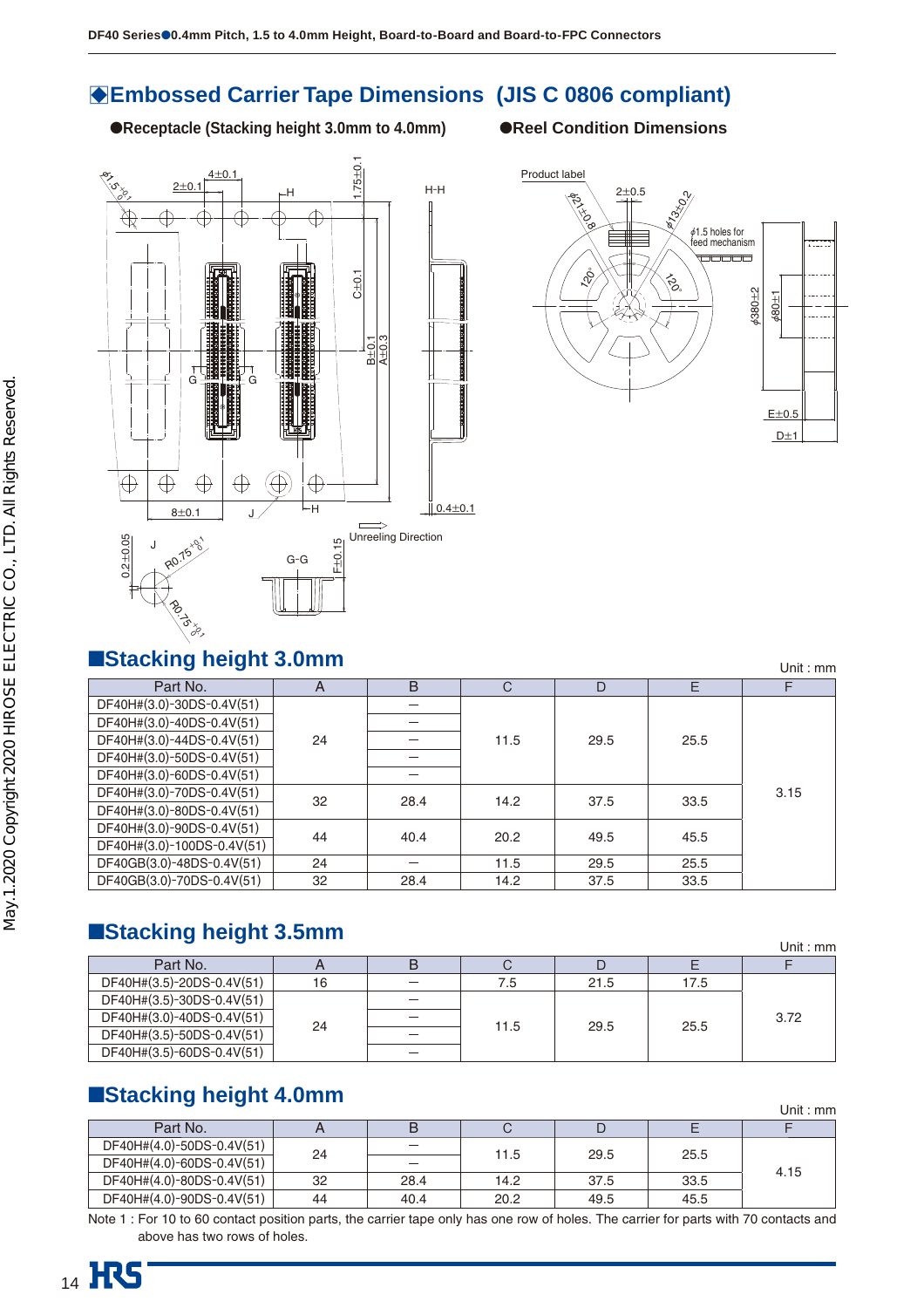

### ●**Header** ●**Reel Dimensions**



| Part No.             | $\overline{A}$ | B    | $\mathsf C$ | D    | E    |
|----------------------|----------------|------|-------------|------|------|
| DF40C-10DP-0.4V(51)  | 12             |      | 5.5         | 17.5 | 13.5 |
| DF40C-12DP-0.4V(51)  |                | –    |             |      |      |
| DF40C-20DP-0.4V(51)  |                | -    |             |      |      |
| DF40C-24DP-0.4V(51)  | 16             |      | 7.5         | 21.5 | 17.5 |
| DF40C-30DP-0.4V(51)  |                |      |             |      |      |
| DF40C-34DP-0.4V(51)  |                |      |             |      |      |
| DF40C-40DP-0.4V(51)  |                |      | 11.5        | 29.5 |      |
| DF40C-44DP-0.4V(51)  | 24             |      |             |      | 25.5 |
| DF40C-50DP-0.4V(51)  |                |      |             |      |      |
| DF40C-60DP-0.4V(51)  |                | —    |             |      |      |
| DF40C-70DP-0.4V(51)  | 32             | 28.4 | 14.2        | 37.5 | 33.5 |
| DF40C-80DP-0.4V(51)  |                |      |             |      |      |
| DF40C-90DP-0.4V(51)  | 44             | 40.4 | 20.2        | 49.5 | 45.5 |
| DF40C-100DP-0.4V(51) |                |      |             |      |      |
| DF40GB-30DP-0.4V(51) | 16             | —    | 7.5         | 21.5 | 17.5 |
| DF40GB-48DP-0.4V(51) | 24             |      | 11.5        | 29.5 | 25.5 |
| DF40GB-70DP-0.4V(51) |                |      |             |      |      |

Note 1 : For 10 to 60 contact position parts, the carrier tape only has one row of holes. The carrier for parts with 70 contacts and above has two rows of holes.

Unit : mm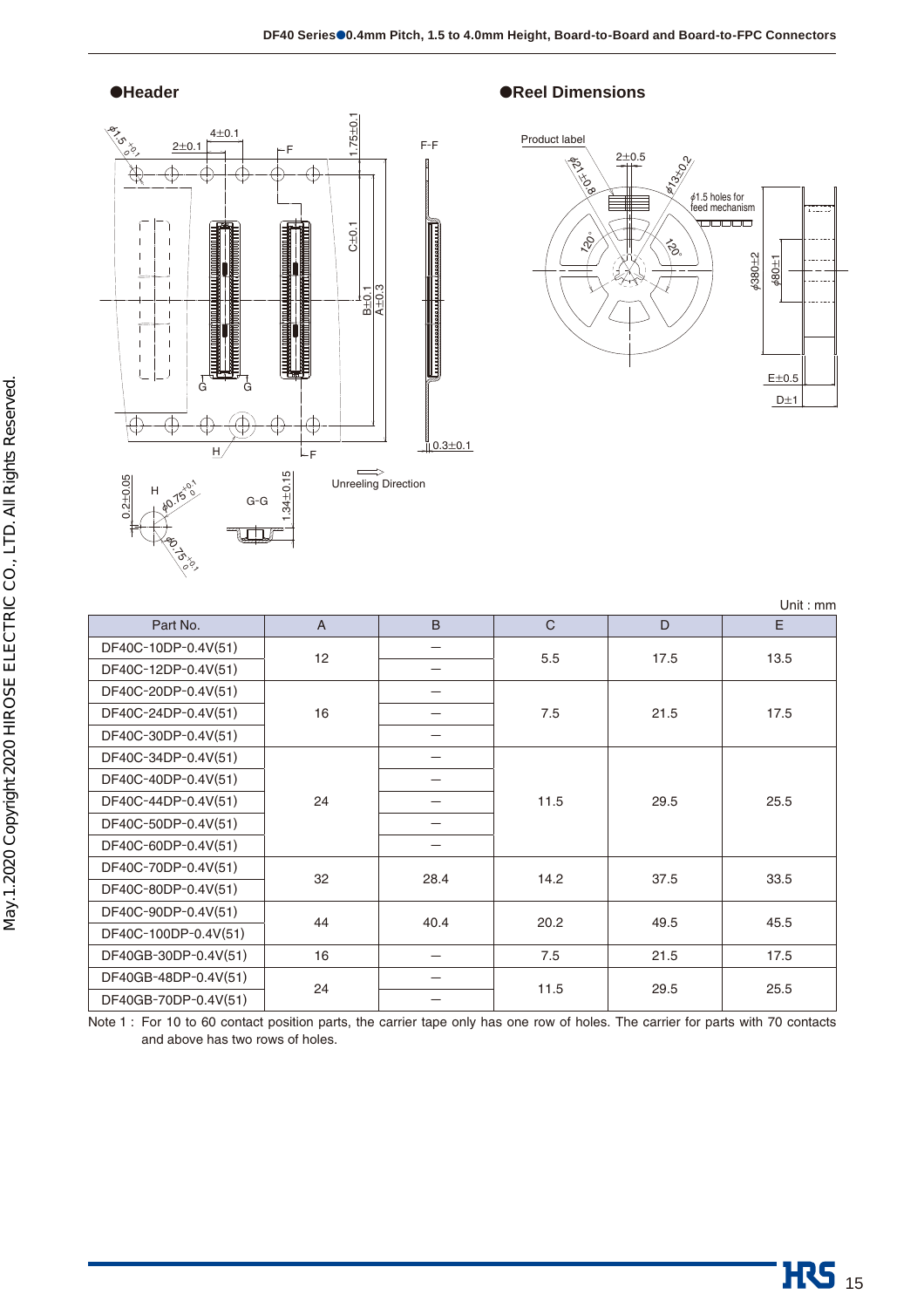# $\bigcirc$  **Operating Precautions**

| 1. Recommended Solder Profile                                          | Temperature (°C)                                                                                                                                                                                                                                                                                                                                                                                                                                                                                                                                                                                                                                                                                                                                                                                                                                                                                                                                                    |
|------------------------------------------------------------------------|---------------------------------------------------------------------------------------------------------------------------------------------------------------------------------------------------------------------------------------------------------------------------------------------------------------------------------------------------------------------------------------------------------------------------------------------------------------------------------------------------------------------------------------------------------------------------------------------------------------------------------------------------------------------------------------------------------------------------------------------------------------------------------------------------------------------------------------------------------------------------------------------------------------------------------------------------------------------|
|                                                                        | 250℃<br>1250                                                                                                                                                                                                                                                                                                                                                                                                                                                                                                                                                                                                                                                                                                                                                                                                                                                                                                                                                        |
|                                                                        | 220℃ -                                                                                                                                                                                                                                                                                                                                                                                                                                                                                                                                                                                                                                                                                                                                                                                                                                                                                                                                                              |
|                                                                        | 60 seconds<br>200<br>or below                                                                                                                                                                                                                                                                                                                                                                                                                                                                                                                                                                                                                                                                                                                                                                                                                                                                                                                                       |
|                                                                        | 180℃                                                                                                                                                                                                                                                                                                                                                                                                                                                                                                                                                                                                                                                                                                                                                                                                                                                                                                                                                                |
|                                                                        | 150 150℃                                                                                                                                                                                                                                                                                                                                                                                                                                                                                                                                                                                                                                                                                                                                                                                                                                                                                                                                                            |
|                                                                        |                                                                                                                                                                                                                                                                                                                                                                                                                                                                                                                                                                                                                                                                                                                                                                                                                                                                                                                                                                     |
|                                                                        | 90 to 120 seconds<br>100                                                                                                                                                                                                                                                                                                                                                                                                                                                                                                                                                                                                                                                                                                                                                                                                                                                                                                                                            |
|                                                                        |                                                                                                                                                                                                                                                                                                                                                                                                                                                                                                                                                                                                                                                                                                                                                                                                                                                                                                                                                                     |
|                                                                        | 50<br>Normal                                                                                                                                                                                                                                                                                                                                                                                                                                                                                                                                                                                                                                                                                                                                                                                                                                                                                                                                                        |
|                                                                        | temperature                                                                                                                                                                                                                                                                                                                                                                                                                                                                                                                                                                                                                                                                                                                                                                                                                                                                                                                                                         |
|                                                                        | 0<br>50<br>100<br>150<br>200<br>250<br>300                                                                                                                                                                                                                                                                                                                                                                                                                                                                                                                                                                                                                                                                                                                                                                                                                                                                                                                          |
|                                                                        | Heating time (sec.)                                                                                                                                                                                                                                                                                                                                                                                                                                                                                                                                                                                                                                                                                                                                                                                                                                                                                                                                                 |
|                                                                        | [Conditions]<br>1. Peak temperature<br>Maximum of 250℃                                                                                                                                                                                                                                                                                                                                                                                                                                                                                                                                                                                                                                                                                                                                                                                                                                                                                                              |
|                                                                        | Minimum of 220℃ within 60 seconds<br>2. Heating part                                                                                                                                                                                                                                                                                                                                                                                                                                                                                                                                                                                                                                                                                                                                                                                                                                                                                                                |
|                                                                        | 3. Preheating part<br>150 to 180°C 90 to 120 seconds<br>4. Number of times<br>Maximum of 2 cycles                                                                                                                                                                                                                                                                                                                                                                                                                                                                                                                                                                                                                                                                                                                                                                                                                                                                   |
|                                                                        | Note 1 : The temperature shows PCB surface temperature near the connector lead part.                                                                                                                                                                                                                                                                                                                                                                                                                                                                                                                                                                                                                                                                                                                                                                                                                                                                                |
| 2. Recommended hand solder<br>conditions                               | Soldering iron temperature 340 $\pm$ 10°C, solder time no more than 3 seconds                                                                                                                                                                                                                                                                                                                                                                                                                                                                                                                                                                                                                                                                                                                                                                                                                                                                                       |
| 3. Recommended screen thickness:<br>Opening ratio (pattern area ratio) | Thickness: 0.12mm<br>Opening ratio : DS side 80% DP side 80%                                                                                                                                                                                                                                                                                                                                                                                                                                                                                                                                                                                                                                                                                                                                                                                                                                                                                                        |
| 4. Leaning of PCB                                                      | Max 0.02mm at the center of connector (using both edges of connector as criteria)                                                                                                                                                                                                                                                                                                                                                                                                                                                                                                                                                                                                                                                                                                                                                                                                                                                                                   |
| 5. Washing                                                             | Cleaning/washing is not recommended for this connector. Cleaning agents can<br>deteriorate the mechanical operation and the environmental resistance of this<br>connector.                                                                                                                                                                                                                                                                                                                                                                                                                                                                                                                                                                                                                                                                                                                                                                                          |
| 6. Precautions                                                         | ■ Do not mate or unmate these connectors until they are mounted, failure to follow<br>this precaution can lead to deformation or damage to these connectors.<br>Provide another form of support to the PCB, this connector was not designed to<br>be the main form of support.<br>■ Mating and unmating with excessive force can cause damage.<br>Do not apply excessive amounts of flux as it may cause excess solder and flux<br>wicking.<br>■ There may be a slight variance in the color of the molding between production<br>lots, this variance will not affect the performance of the connector.<br>Refer to the next page for the handling precautions when mating and unmating<br>the connectors.<br>If the connector becomes disconnected due to impact, a fall or a counterforce to<br>the FPC, it may be necessary to hold the connector in place with an addition to<br>the device's case or other cushioning material to hold the connector in place. |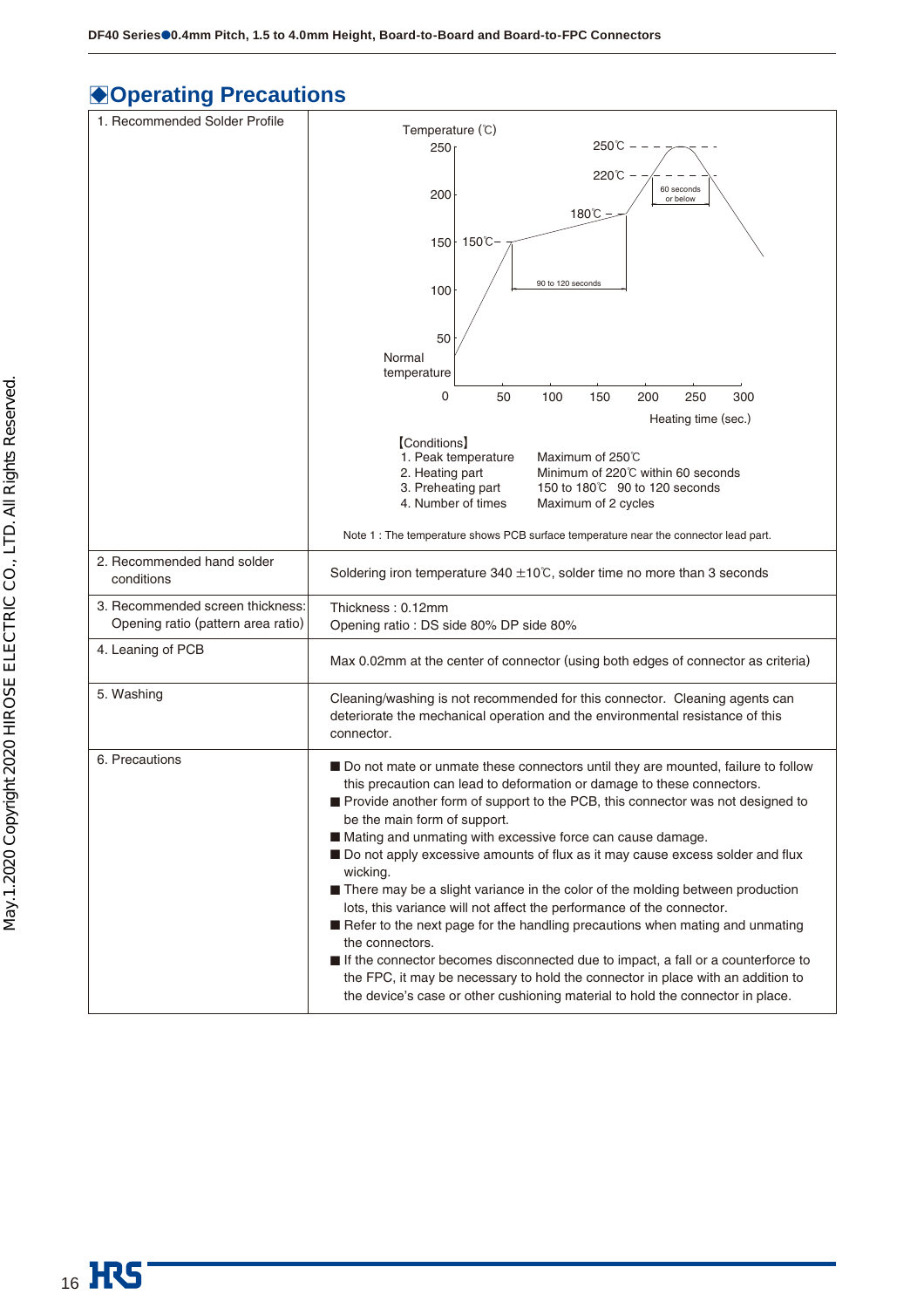## **Precautions when connector mating**

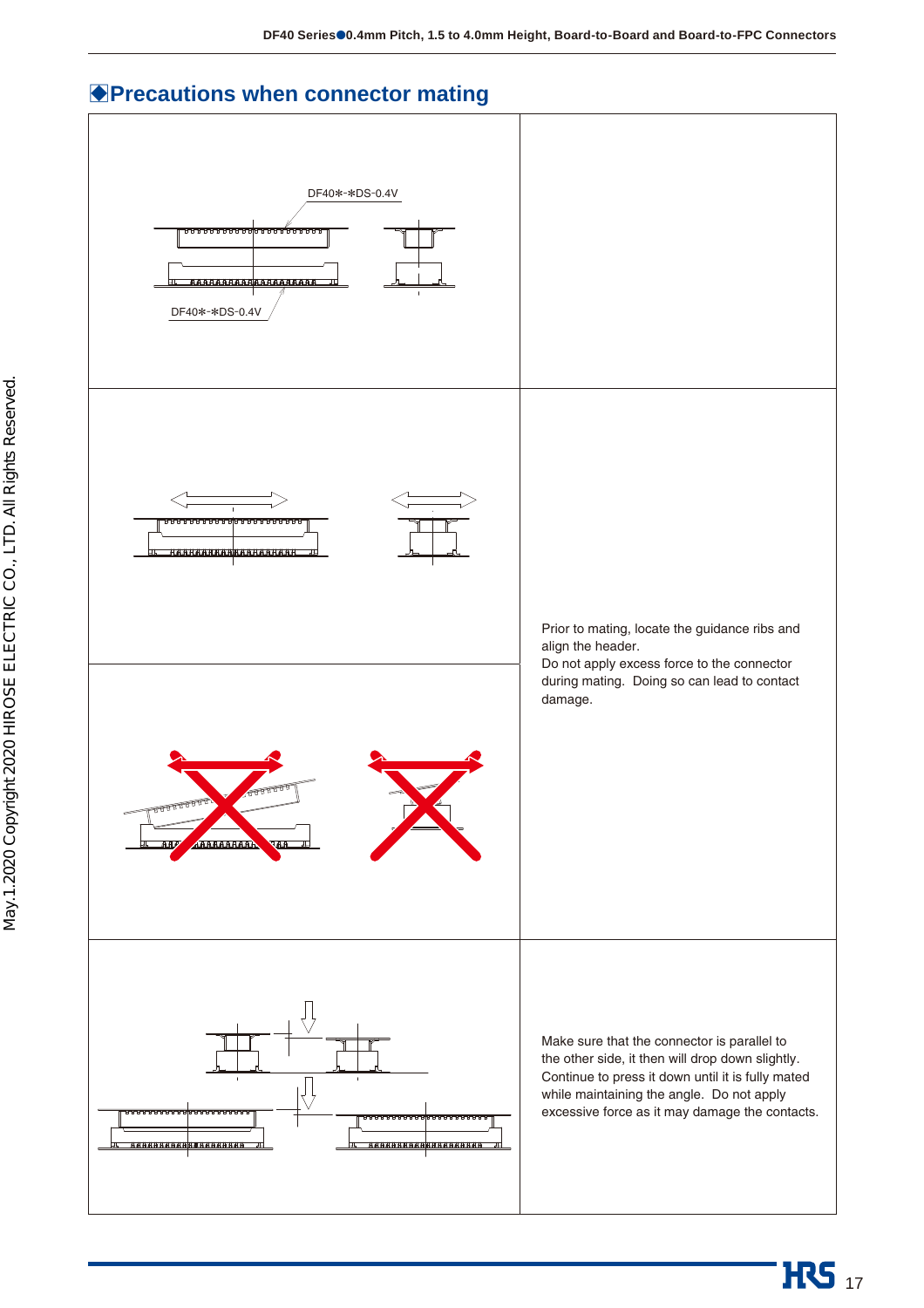## **Precautions when unmating a connector**

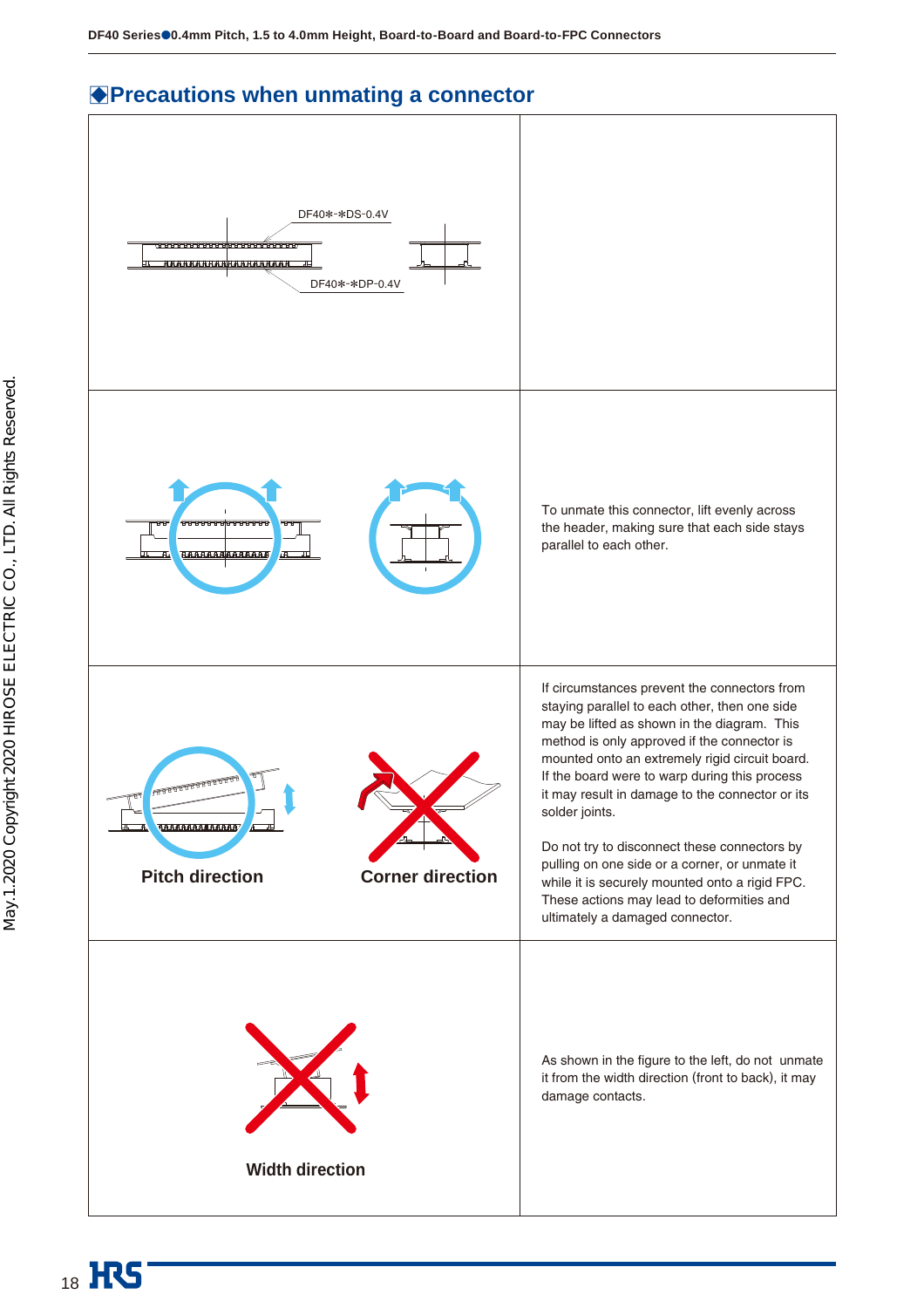